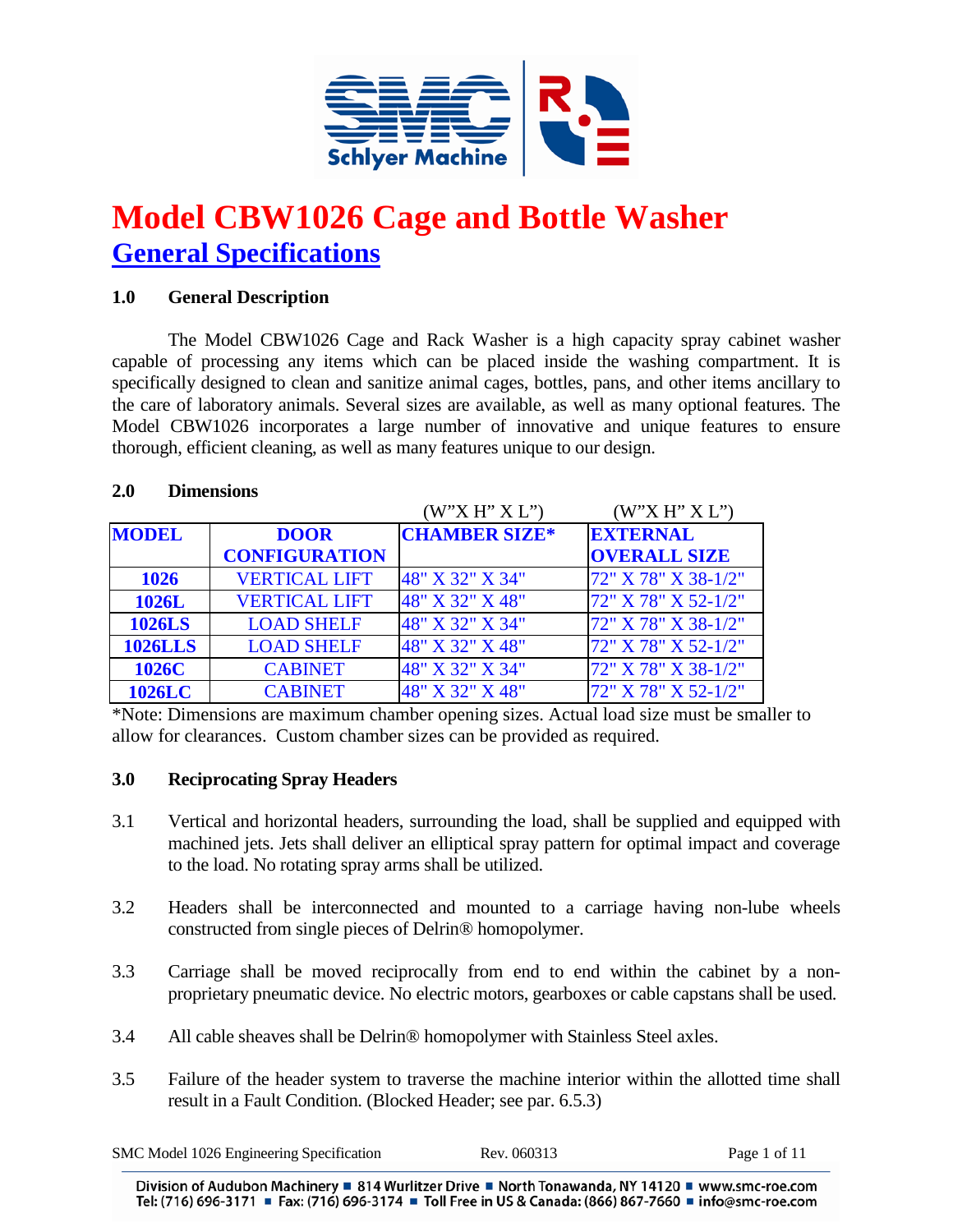#### **4.0 Self-Flushing Debris Strainer**

- 4.1 All treatment solutions shall be pumped through a specially designed strainer that ensures that the spray jets shall not be plugged by entrapped debris.
- 4.2 Strainer shall be designed with orifices significantly smaller than those in the jets, such that debris that is suspended in the treatment fluids and which could lodge in the jet orifices shall be trapped prior to delivery to the header system.
- 4.3 After each treatment phase any particles that have been trapped are flushed to drain.
- 4.4 Drop screens, which are subject to overflow and subsequent failure, and which continue to expose refreshed treatment fluids to previously entrained debris, shall not be acceptable.
- 4.5 Strainer shall be easily removable with no tools via a sanitary-style clamp. System shall be completely self-regulating and require routine inspection and maintenance no more than once per week under typical operating conditions.

## **5.0 Automatic Temperature Regulation and Guarantee**

- 5.1 The Final Rinse or Wash Phases shall be selectable as Guaranteed Temperature Phases.
- 5.2 Timing of a Guaranteed Temperature Phase shall not begin until the solution temperature has reached the set point (typically 180F or higher), thus ensuring that the load has been subject to the proper temperature for the entire time set.
- 5.3 Failure of any Guaranteed Temperature Phase to reach the setpoint temperature within the allotted time shall result in a Fault Condition. (Temperature Failure; see par. 6.5.4)

### **6.0 Safety and Certifications**

- 6.1 An OSHA-style Emergency Stop button shall be installed on the operator control panel. This switch shall be hard-wired to a safety stop relay, which when de-activated shall interrupt all power to the outputs of the machine, thus satisfying the Dept. of Labor, Occupational Safety and Health Administration standards for industrial machinery.
- 6.2 A Magnetic safety switch(es) on the door(s) shall reliably ensure that all treatments stop instantly if the door(s) is opened.
- 6.3 All outputs external to the electrical box shall be low voltage DC, Intrinsically Safe by the definition of OSHA and National Electrical Code (NEC).
- 6.4 All devices and components that consume electrical power shall be UL listed and/or approved, and shall bear NEMA (US Standards), IEC (International Standards) or other recognized International ratings appropriate for the use intended. The control assembly shall be produced in a UL Panel Shop and shall be UL listed.
- 6.5 Fault Conditions shall be annunciated on the operator interface screen, and shall be sent to the RS232 interface port for printing or data acquisition. At least five (5) fault conditions shall be so identified.

| SMC Model 1026 Engineering Specification | Rev. 060313 | Page 2 of 11 |
|------------------------------------------|-------------|--------------|
|------------------------------------------|-------------|--------------|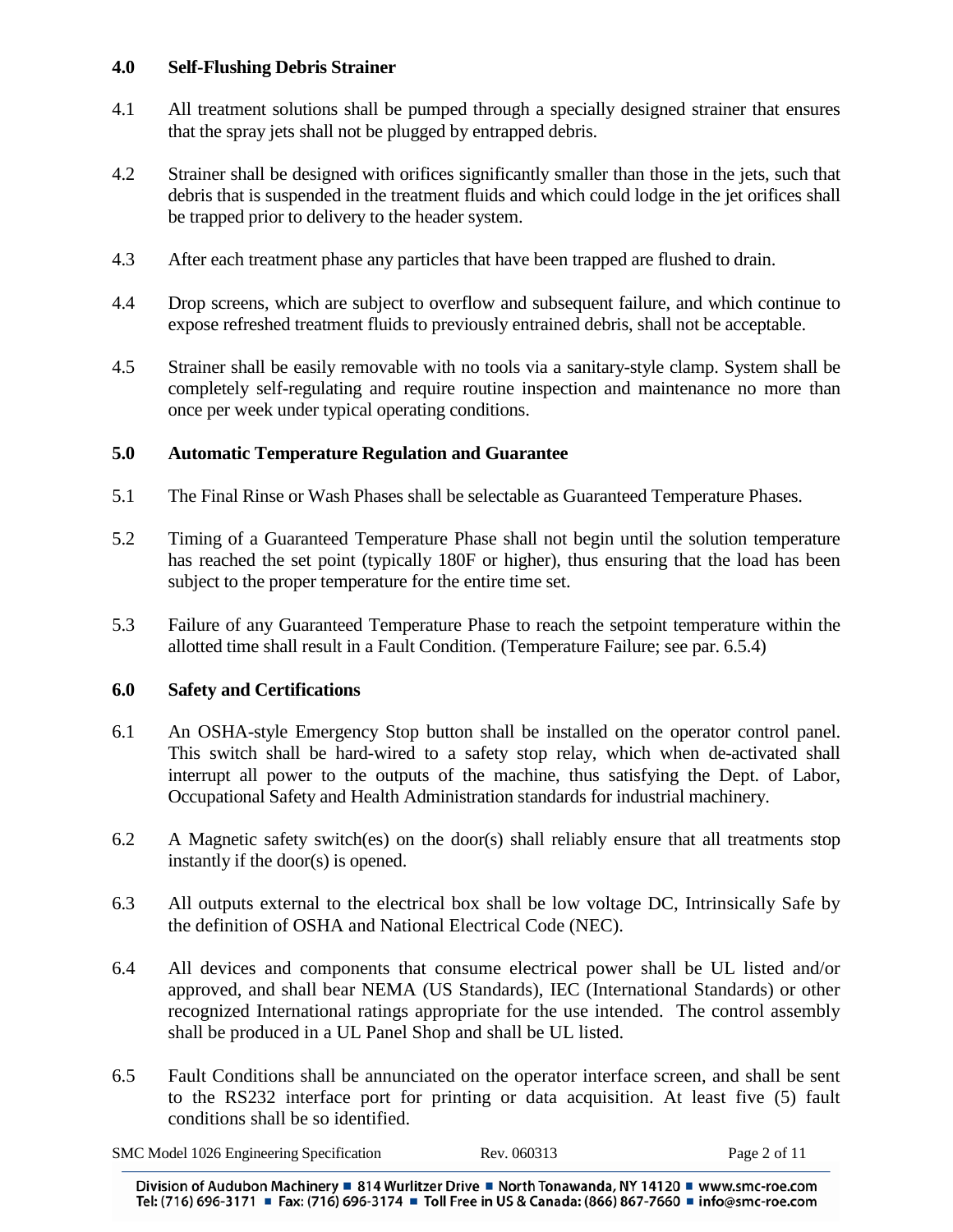6.5.1 Emergency Stop - Depression of the Emergency Stop Button shall reset the machine and display a fault message that identifies the source of the emergency stop signal.

6.5.2 Door Open - Lack of positive door closure shall cause the machine to enter Pause mode, from where the current cycle can be recovered. Fault message shall indicate which door is at fault, if the machine is so equipped.

6.5.3 Drive Blocked - Failure of the drive to traverse the cabinet in the time allowed shall cause the machine to enter Pause mode and shall cause the screen to display the Drive Blocked message.

6.5.4 Sump Heat - Failure of the sump to reach the desired temperature in the expected time shall cause the machine to enter pause mode and shall cause the screen to display the Sump Heat Fault message.

6.5.5 Fill Fault - Fill Fault message shall be displayed and Pause mode shall be entered whenever the sump fails to fill in the allotted time.

### **7.0 Pneumatically Operated Valves**

- 7.1 All automatic ball valves shall be controlled by pneumatic operators. Electric-motoroperated ball valves shall not be acceptable.
- 7.2 All automatic water and steam control valves shall be direct-operated pneumatic types. Pilot-operated solenoid valves or any valve that incorporates a diaphragm-type sealing system shall not be acceptable.

### **8.0 Microprocessor Control**

- 8.1 The treatment schedule and all other machine functions shall be controlled by a readily available, non-proprietary, industrial style modular Programmable Logic Controller equal to that sold throughout the United States by Automation Direct of Atlanta, GA.
- 8.2 Module replacement for the I/O system shall be easily accomplished with no tools and no wiring disconnection or connection.
- 8.3 The control system shall be programmed in simple ladder logic.
- 8.4 A Color Touch Screen shall provide complete operator interface, diagnostic and programming capability. No special skills or knowledge shall be necessary to set up and control all machine functions.
- 8.5 Diagnostics shall be available from the Color Touch Screen, which will allow direct access to all I/O points for complete diagnosis of all machine systems.
- 8.6 Treatment schedules and cycle phase selections shall be programmable from the Color Touch Screen. PIN screens shall be available at the discretion of the supervisor to lock out access to the cycle phase programming functions. All timers in the program, as well

SMC Model 1026 Engineering Specification Rev. 060313 Page 3 of 11

Division of Audubon Machinery ■ 814 Wurlitzer Drive ■ North Tonawanda, NY 14120 ■ www.smc-roe.com Tel: (716) 696-3171 = Fax: (716) 696-3174 = Toll Free in US & Canada: (866) 867-7660 = info@smc-roe.com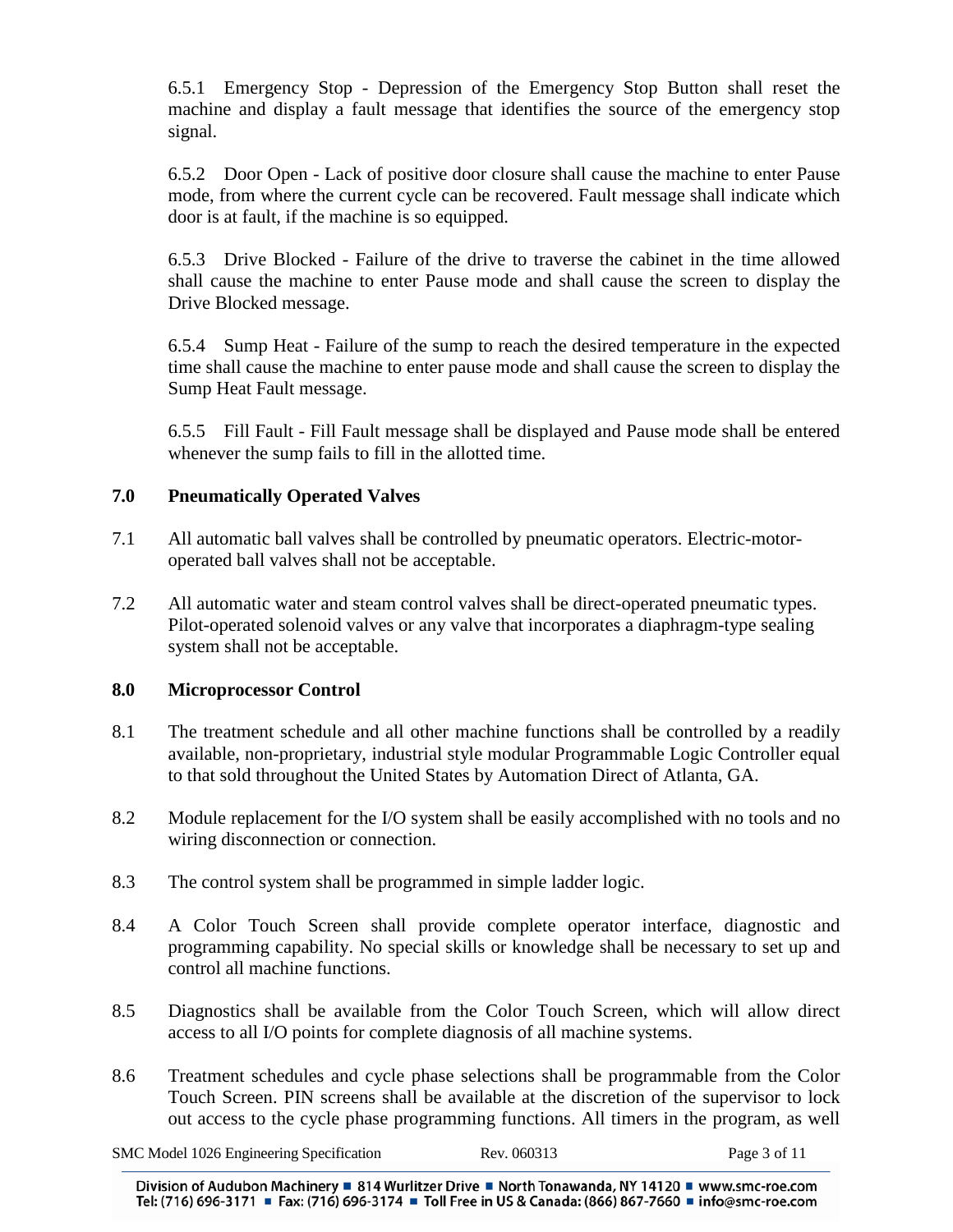as all cycle phase temperatures, shall be accessible and settable through the operator interface screen, with no necessity for the connection of either an auxiliary programming device or a modem/telephone line connection.

8.7 All controls shall be of industrial design and type, in order to resist the extreme environmental demands of the washroom. All electrical wiring, operator interface controls and circuits shall be protected in accordance with NEMA, UL and NEC standards.

## **9.0 Insulated Exterior**

9.1 The exterior of the machine shall be insulated with rigid insulation. This insulation shall be an integral part of the machine, designed to maintain the high temperatures required in the washing chamber and to limit radiation loss to the surrounding air.

# **10.0 Manuals & Documentation**

- 10.1 A full set of manuals explaining machine operation and PLC operator controls shall be provided.
- 10.2 A hard copy of the PLC ladder diagram shall be available at no additional charge. Like all component parts, the Software for the unit shall be Non-Proprietary and available to the customer as a technical support function at all times and forever.
- 10.3 A complete list of purchased parts including original part numbers, where the parts were purchased, and the nearest local distributor where the parts can be purchased shall be provided as a standard part of the manual. All purchased machine components such as jets, valves, PLC modules, pneumatic system parts, etc., shall be entirely non-proprietary and available for purchase freely and widely through normal industrial supply outlets.

# **20.0 Machine Operation**

- 20.1 Items to be cleaned shall be placed inside the cabinet by the operator. The door shall be closed and the pre-programmed treatment cycle phase options chosen. Treatment shall commence and continue automatically to the end of the cycle. Once the treatment cycle is complete, the operator shall open the door and remove the cleaned items.
- 20.2 All cycle phase selections and other cycle options shall be available for selection from the Color Touch Screen, with supervisory PIN screens preserving security of cycle parameters. Machine memory shall allow storage of a minimum of four(4) distinct cycles, to be recalled through simple screen selections. Names or descriptions for each saved treatment program shall be available for edit using the Supervisor PIN code. All cycle selections shall be easily customized by supervisory personnel from the Screen.
- 20.3 Standard cycle phases shall include at least the following general treatment options:

20.3.1 Pre-rinse - Water retained in the sump from the last rinse shall be used to remove heavy soil, flushing any easily removed matter to drain in order to ensure that the detergent solution stays as clean as possible. Treatment shall be under pressure from the main treatment pump at 230 GPM @ 80 feet of head. At the end of this cycle phase, debris entrapped by the self-flushing strainer shall be sent to drain with the used treatment water.

|  | SMC Model 1026 Engineering Specification | Rev. 060313 | Page 4 of 11 |
|--|------------------------------------------|-------------|--------------|
|--|------------------------------------------|-------------|--------------|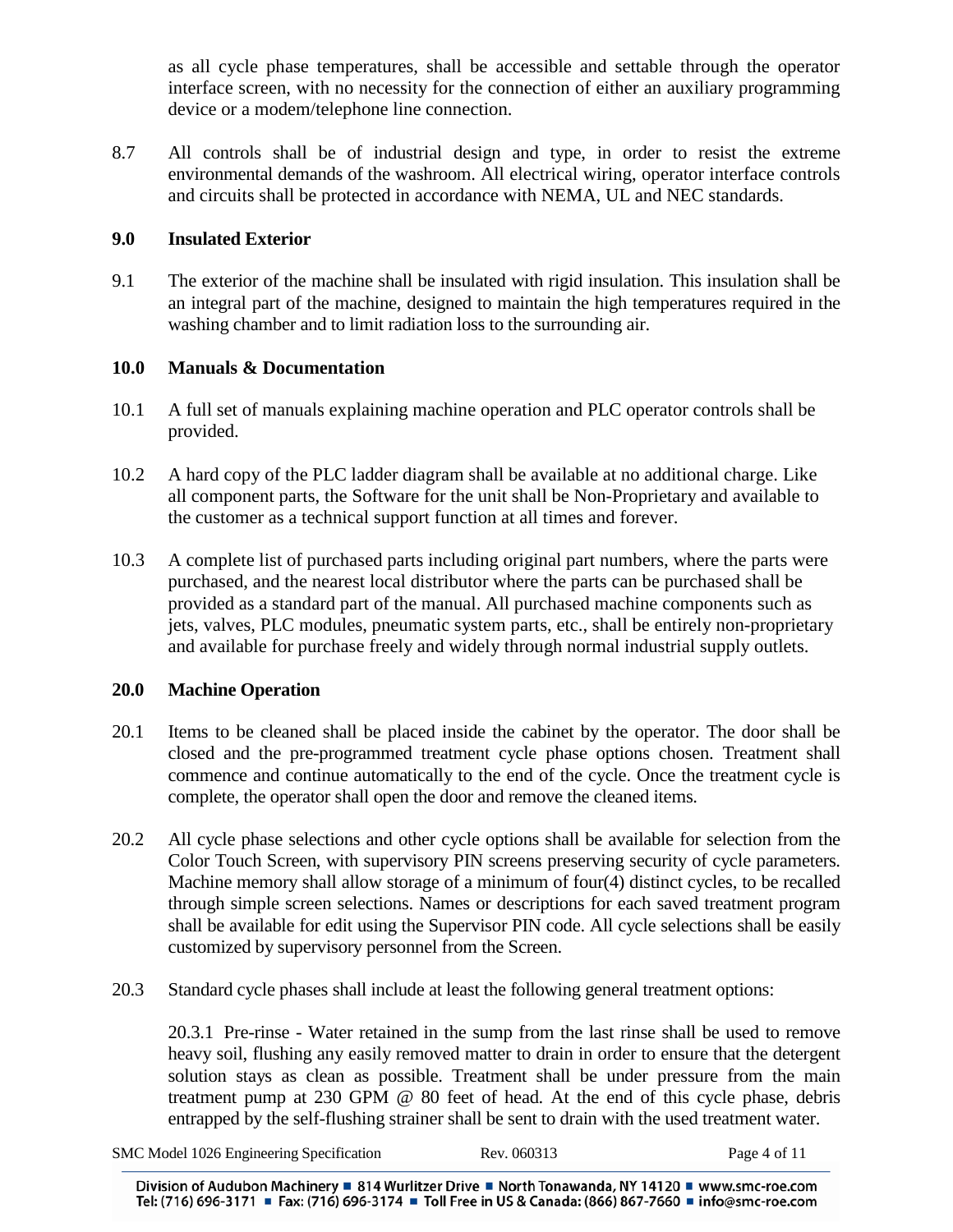20.3.2 Wash - Fresh hot water from the customer's supply shall be used to fill the sump, with detergent being introduced by dispenser or manually during filling. When the sump is full, heating shall begin in order to bring the wash solution up to the desired temperature. The wash treatment shall be under pressure from the main treatment pump at 230 GPM @ 80 feet of head. At the end of the wash cycle, detergent solution shall be flushed to drain. The self-flushing debris strainer shall be cleaned in the process of draining the sump, sending any entrained debris to the sewer immediately.

20.3.3 First Rinse - Fresh hot water from the customer's hot water supply shall fill the sump, and shall be circulated through the jet system by the main treatment pump at 230 GPM @ 80 feet of head. The heating system shall be active during this cycle, maintaining the temperature of the rinse water. At completion, the used water shall be conducted to drain, flushing the strainer in the process.

20.3.4 Final Rinse - Fresh hot water from the customer's hot water supply shall fill the sump, and shall be circulated through the jet system by the main treatment pump at 230 GPM @ 80 feet of head. The heating system shall be active during this cycle, maintaining the temperature of the rinse water. At the election of the operator, this treatment cycle phase shall utilize the temperature guarantee circuitry. In this case, timing of the cycle phase shall not begin until the rinse water is recirculating at the setpoint temperature, thus guaranteeing appropriate sanitation. At completion, this rinse water shall be retained in the sump for use as pre-wash water for the next load.

20.3.5 Exhaust - When all wet cycle phase treatments are complete, the automatic exhaust damper shall open and any residual vapor in the cabinet shall be vented to the customer's air handling system. The time allowed for this ventilation shall be determined by experience with the specific application and subsequent adjustment of the user program through the operator touch screen.

### **30.0 Details of Construction**

30.1 General

30.1.1 All wetted parts shall be of Type 304 Stainless Steel or appropriate polymeric materials.

30.1.2 All electrical assemblies, piping assemblies and mechanical apparatus shall be designed for, and be appropriate for use in, a high temperature sanitary wash-down environment. All components shall be selected for their ability to perform for long periods of time in the adverse and high production environment of the laboratory washroom. Each purchased part and each engineered part and sub-assembly shall be scrutinized and all specific design decisions shall be made in the light of these basic criteria.

30.1.3 All purchased components shall be un-modified, off-of-the-shelf items available to the owner in his locality, should he need them.

30.1.4 Original manufacturers' part numbers and descriptive information for all purchased parts shall be made an integral part of the service manual information provided at time of

|  |  | SMC Model 1026 Engineering Specification |                                                                                                                 | Rev. 060313 | Page 5 of 1 |
|--|--|------------------------------------------|-----------------------------------------------------------------------------------------------------------------|-------------|-------------|
|  |  |                                          | the contract of the contract of the contract of the contract of the contract of the contract of the contract of |             |             |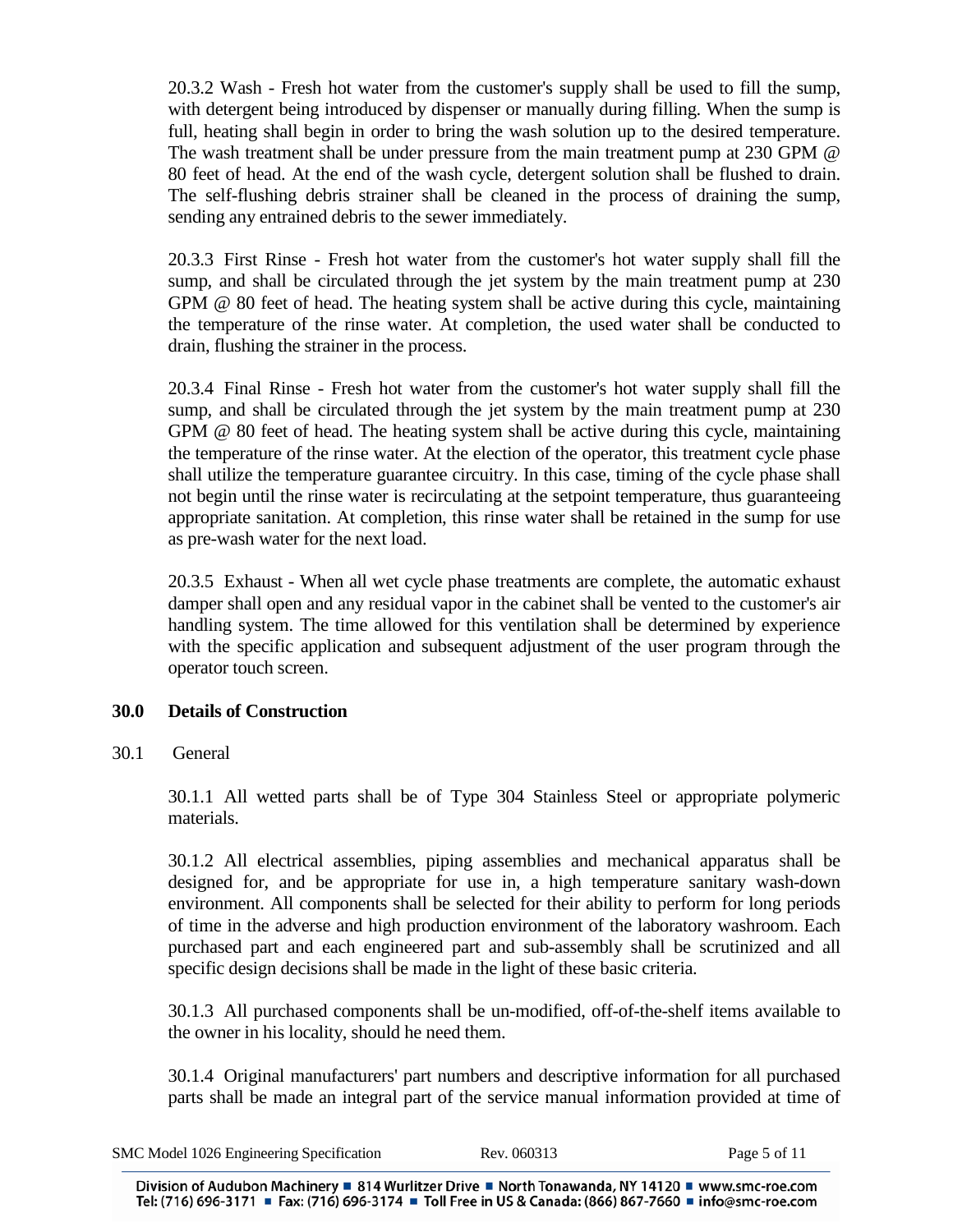installation. Every effort shall be made throughout the life of the machine to assist the owner in acquiring any parts needed.

- 30.2 The door(s) of the washer shall be of double-walled stainless steel construction, filled with insulation. Door safety switches shall ensure that the machine cannot operate with the door(s) open. Tempered Safety Glass windows shall be provided in any doors to allow visual inspection of the interior with the door(s) closed. Machine shall be equipped with a fluorescent strip light assembly, which shall be mounted outside the machine above the roof. A tempered glass window shall be placed in the roof panel to allow light from the fixture to enter the machine. Lights mounted interior to the machine shall not be acceptable.
- 30.3 A stainless steel load grid shall be supplied to support all loads.
- 30.4 The recirculating sump shall be equipped with a stainless steel steam coil, fully welded in accordance with ASME Section VIII and fabricated from Stainless Steel materials designed to carry steam at the rated pressures. No structural-style parts will be acceptable. The coil shall be easily removed for cleaning or maintenance. Under no circumstances shall the coil be welded into place.
- 30.5 Temperature shall be controlled directly by the PLC. Temperature sensor(s) shall be Type J Thermocouples, connected directly to the analog inputs of the PLC.
- 30.6 Steam controls shall be included for 30-80 psi dry steam. No diaphragm-type steam valves shall be acceptable. Condensate trap(s) shall be disc/thermodynamic type only.
- 30.7 Water level shall be maintained by an electronic level control with removable and easily cleaned probes. Probes shall be removable for cleaning with no tools required, such as with a sanitary-type clamp fitting.
- 30.8 The treatment pump shall be a horizontal, close coupled, Stainless Steel pump equal to a Worthington Model D824 centrifugal pump capable of delivering at least 230 GPM at 80 feet of pressure head. Mechanical seals shall be carbon ceramic and Stainless Steel. No vertical or seal-less pumps shall be acceptable.
- 30.9 Spray jets shall be elliptical spray jets equal to Spraying Systems Co. 1/4USS8030. No proprietary jets shall be acceptable.
- 30.10 Washer programmable control shall provided by a modular industrial-type programmable logic controller, programmed in ladder logic and replaceable and programmable by the customer's own personnel if necessary. No proprietary control will be acceptable. All wiring and control shall be per National Electric Code and UL 508 and all devices utilized shall be UL, NEMA and/or IEC-rated. All operator controls or devices shall be of standard industrial NEMA-rated types, chosen for their ability to operate over the long haul in the tough and corrosive environment of the washroom. All control assemblies shall be produced in a UL Panel Shop and shall be UL Listed.

 30.11 Discharge Cooling: Non Monitored - Washer shall be provided with an integral cool-down apparatus which shall ensure that all effluent is cooled to 140 degrees F. or less before gravity conduction to the customer's drain. This shall be accomplished by mixing the effluent with cold water from the owner's supply.

| SMC Model 1026 Engineering Specification | Rev. 060313 | Page 6 of 11 |
|------------------------------------------|-------------|--------------|
|                                          |             |              |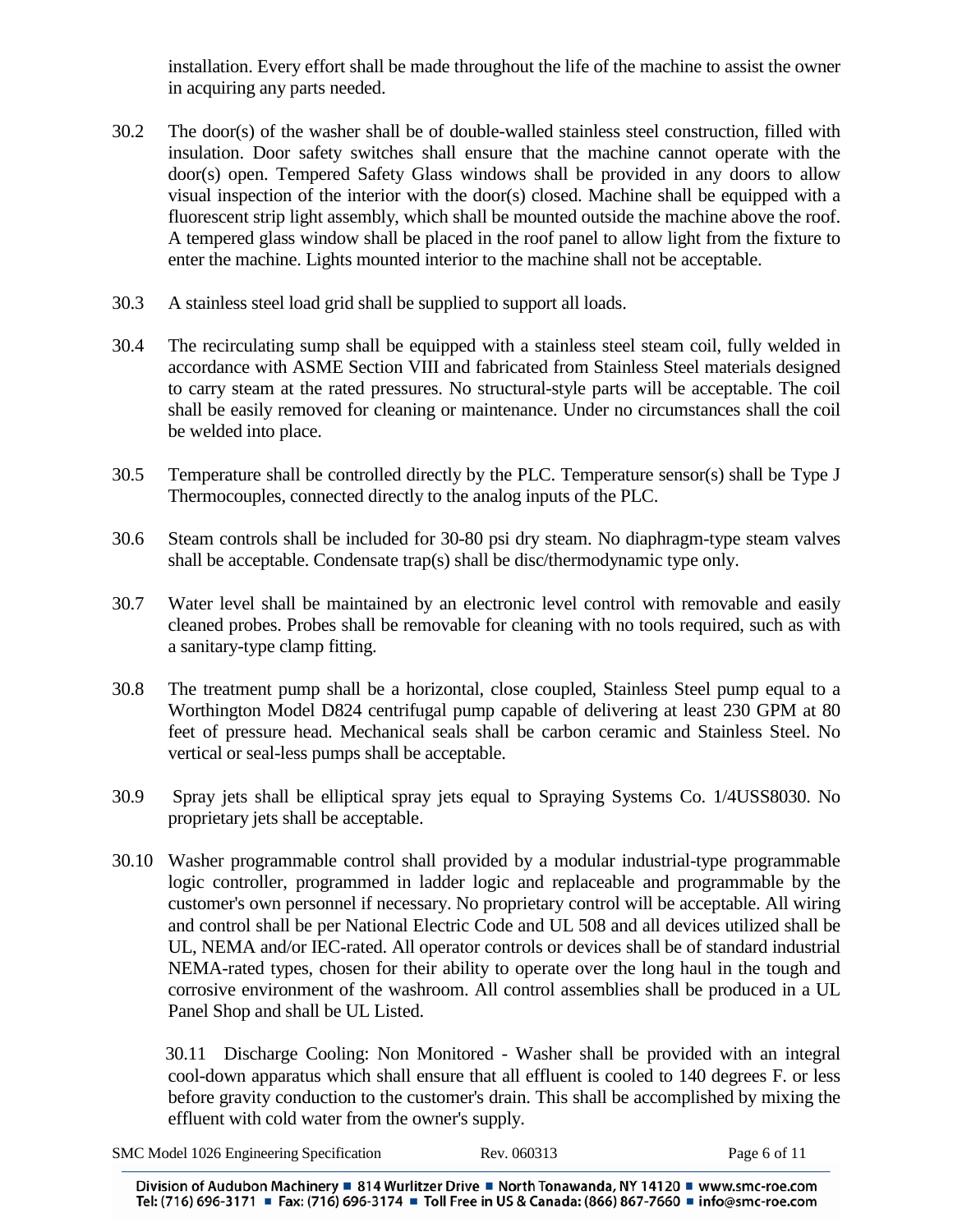# 30.12 **MATERIALS OF CONSTRUCTION**

| <b>Item</b>                             | <b>Material</b>              |
|-----------------------------------------|------------------------------|
|                                         |                              |
| base and sump                           | 12 gauge, 304 SS - #3 finish |
| door panels                             | 16 gauge, 304 SS - #3 finish |
| side and top panels                     | 14 gauge, 304 SS - #3 finish |
| recirculating piping                    | 304 SS                       |
| spray header and jets                   | 304 SS                       |
| recirculating pump housing and impeller | <b>Stainless Steel</b>       |
| recirculating valves                    | <b>Stainless Steel</b>       |
| external water piping                   | copper                       |
| steam coils                             | Sch 40. 304 SS - #2B finish  |
| internal steam piping                   | stainless steel              |
| external steam piping                   | schedule 40 black iron       |
| temperature booster                     | 304 SS                       |
| drain piping                            | 304 SS                       |
| barrier walls                           | 20 gauge, 304 SS - #3 finish |

#### **40.0 Optional Features**

- 40.1 Knock-Down Shipment Machine shall be provided in knocked-down condition, all pieces to pass through a standard man-door, for reassembly at the customer's site. Design shall allow for minimal welding; cabinet panels shall be flanged and bolted together. No special lifting equipment of any kind shall be required.
- 40.2 Printer A tractor-feed printer with integral paper take-up shall be supplied to document each cycle, phase, time, temperature and alarm. At the discretion of the customer, this printer may be remotely mounted and connected by a serial interface.
- 40.3 Exhaust Fan An exhaust fan shall be provided to work in concert with the automatic damper and provide adequate ventilation in applications where the existing building air handling systems are inadequate. Fan construction shall be of 100% corrosion-free materials.
- 40.4 Pass-Through Operation Machine shall be provided with a door at each end for operation within a clean/dirty room environment.
- 40.5 Door Interlocks Doors shall be provided with pneumatically-operated door locks arranged such that the two doors can never be open at the same time, thus preventing passage of contaminated material from one side to the other.
- 40.6 Steam/Hot Water Temperature Booster A stainless steel plate-type steam heat exchanger shall be provided to boost the customer's water temperature from 120 degrees F. to 180 degrees F. This option shall decrease the amount of time required for in-sump heating of temperature-guaranteed rinse water. Cast iron, helical coil or shell-and-tube type heat exchangers, or any design utilizing non-stainless steel parts, shall not be acceptable.

| SMC Model 1026 Engineering Specification |  | Rev. 060313 | Page 7 of 11 |
|------------------------------------------|--|-------------|--------------|
|------------------------------------------|--|-------------|--------------|

Division of Audubon Machinery ■ 814 Wurlitzer Drive ■ North Tonawanda, NY 14120 ■ www.smc-roe.com Tel: (716) 696-3171 ■ Fax: (716) 696-3174 ■ Toll Free in US & Canada: (866) 867-7660 ■ info@smc-roe.com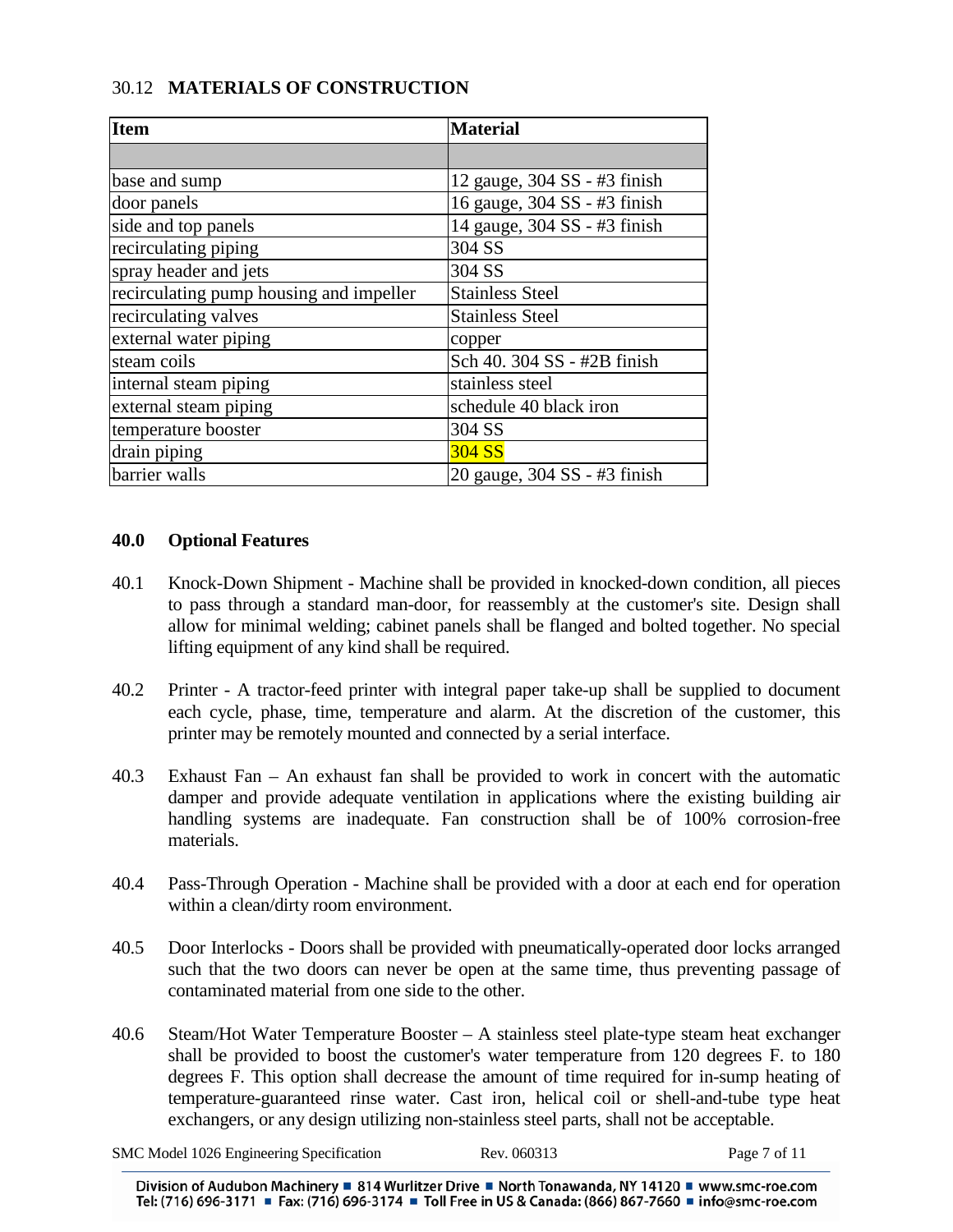- 40.7 Discharge Cooling: Monitored Washer effluent shall be conducted to a stainless steel holding tank. A probe shall sense the discharge temperature and add the required amount of cold water from the owner's supply to lower the discharge temperature to below 140 F before discharging to the building drain system. The entire system shall be under the supervision of the machine PLC control.
- 40.8 Barrier Flanges for Recessing Through One Wall Stainless Steel Flanges shall be provided to fully enclose the recessed end of the unit from wall to wall and floor to finished ceiling.
- 40.9 Barrier Flanges for Recessing Through Two Walls Stainless Steel Flanges shall be provided to fully enclose the "clean" and "soiled" ends of the unit from wall to wall and floor to finished ceiling.
- 40.10 Aesthetic Side Enclosure A stainless steel enclosure with access door(s) shall be provided to enclose the service and component side of the unit from the floor to the top of the unit. This enclosure shall be type 304 stainless steel, with #3 finish, and shall be fully insulated.
- 40.11 Treatment Solution pH Neutralization System: Monitored A monitored proportional system shall be provided to automatically inject user supplied neutralization agent into the sump to neutralize acidic solutions before discharge to drain to conform to plumbing code requirements. A probe shall sense the pH of the treatment solution and a proportional amount of agent shall be injected to attain a neutral pH. A low agent reservoir level shall be annunciated to the operator.
- 40.12 Seismic Restraints Properly designed and attached seismic restraints shall be provided to comply with local codes.
- 40.13 Remote Access Programming Capable A modem shall be included in the modular PLC package to provide for Direct Factory Accessible Programming. This option shall allow trained SMC technicians to directly access the programming of the machine from a remote location for changes or diagnostic purposes. A dedicated phone line shall be provided by the owner if this option is selected.
- 40.14 Integral Air Compressor An integral air compressor shall be provided to operate the drive and pneumatic valves. This option shall be chosen whenever compressed air is not available from building utilities.
- 40.15 Special Spray Configurations Sprays shall be provided in various special configurations in order to adequately clean any troublesome items in the owner's inventory.
- 40.16 Special Cabinet Size Cabinet shall be supplied in the exact shape and size specified to suit the owner's special needs.
- 40.17 Low Steam Pressure The unit shall be designed for a steam pressure below 30 PSI. All coils, valves, pipes and other devices shall be sized to operate under the conditions specified.
- 40.18 Vent Condenser A condensing apparatus shall be provided to remove much of the vapor from the exhaust, in the event that the owner's air-handling system cannot accept the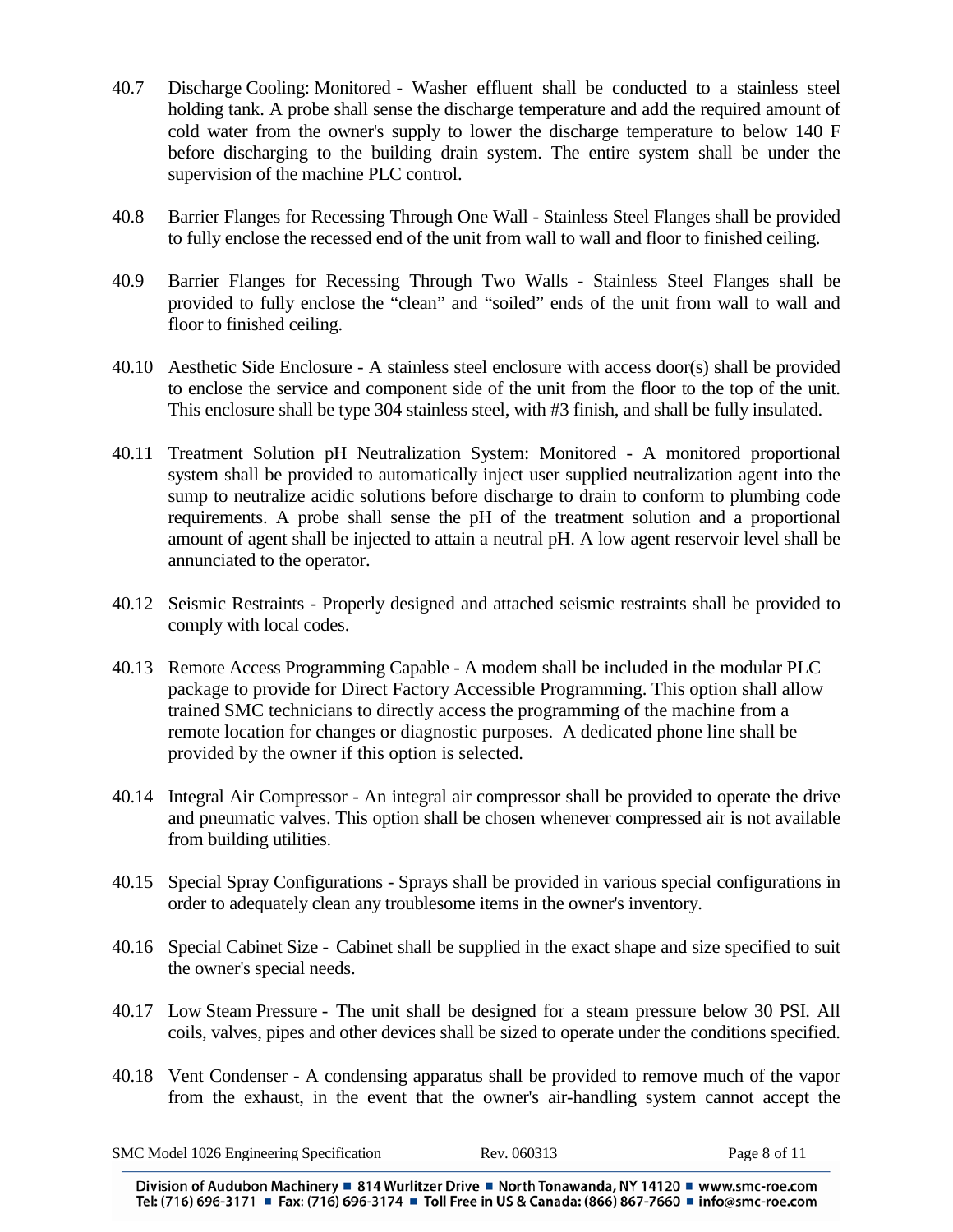saturated air, which must be removed from the cabinet. This condenser shall cool the effluent vapors by utilizing customer-supplied cold water.

- 40.19 Electric Heat Stainless Steel electric immersion heaters shall be installed in the machine sump to provide temperature boost in lieu of steam heat.
- 40.20 **Quick**  $W$  as  $\hat{M}$ <sup>M</sup> The unit shall be equipped with the SMC **Quick**  $W$  as  $\hat{M}$ <sup>M</sup> system, which will allow full loads to be processed in a programmable time period that may be less than 10 minutes. Treatment shall consist of a wash, using partially re-used wash solution, and a rinse using fresh hot water from the Owner's supply, conducted through an on-board heating system and a completely separate piping and spray header system. The system shall include PID technology such that the rinse water can be applied and maintained at an arbitrarily high temperature up to 205F (96C). Total water usage shall be 15 gallons (95L) or less per load.
- 40.21 Cabinet-Style Door(s) Cabinet-style, horizontally opening door(s) shall be provided in lieu of the standard guillotine-type door(s). Door(s) shall be 2" thick, filled with insulation, and shall be gasketed and sealed to prevent leakage of treatment solutions or vapor. This option shall be chosen when available heights will not accommodate the standard doors in the open position.
- 40.22 Load Shelf Type Door(s) Load Shelf Type door(s) shall be provided in order to match owner's existing operation and work flow. Doors shall be 2" thick and fully insulated, complete with outrigger supports.
- 40.23 Central Spray Header System: Additional vertical, stainless steel spray arm for use with processing rack accessories. Arm shall swing up and out of the way and be secured within chamber when not in use. An automatic shut off valve shall be provided to hold the central spray header when not in use.

#### **50.0 Available Accessories**

- 50.1 General Purpose Wash Basket A wire mesh basket, 20" x 20" x 5" shall be provided to allow small items to be washed safely and efficiently. This basket shall be suitable for sipper tubes.
- 50.2 Cage Processing Rack Stainless steel rack shall be provided to process cages of any size or shape. Samples shall be provided by the owner at time of order. The rack shall be provided as a two-rack system to allow easier loading and handling.
- 50.3 Transfer Cart A Stainless Steel cart with a plastic top shall be provided to assist in the loading and unloading of the machine and the cage processing racks. Cart shall have soft non-marking tires on stainless steel casters.

#### **60.0 Utility Requirements**

.

| <b>Electrical</b>   | 3ph, 60hz, 6kw  |
|---------------------|-----------------|
| <b>Add for Elec</b> |                 |
| <b>Heat Option</b>  | 3ph, 60hz, 24kw |

SMC Model 1026 Engineering Specification Rev. 060313 Page 9 of 11

Division of Audubon Machinery ■ 814 Wurlitzer Drive ■ North Tonawanda, NY 14120 ■ www.smc-roe.com Tel: (716) 696-3171 ■ Fax: (716) 696-3174 ■ Toll Free in US & Canada: (866) 867-7660 ■ info@smc-roe.com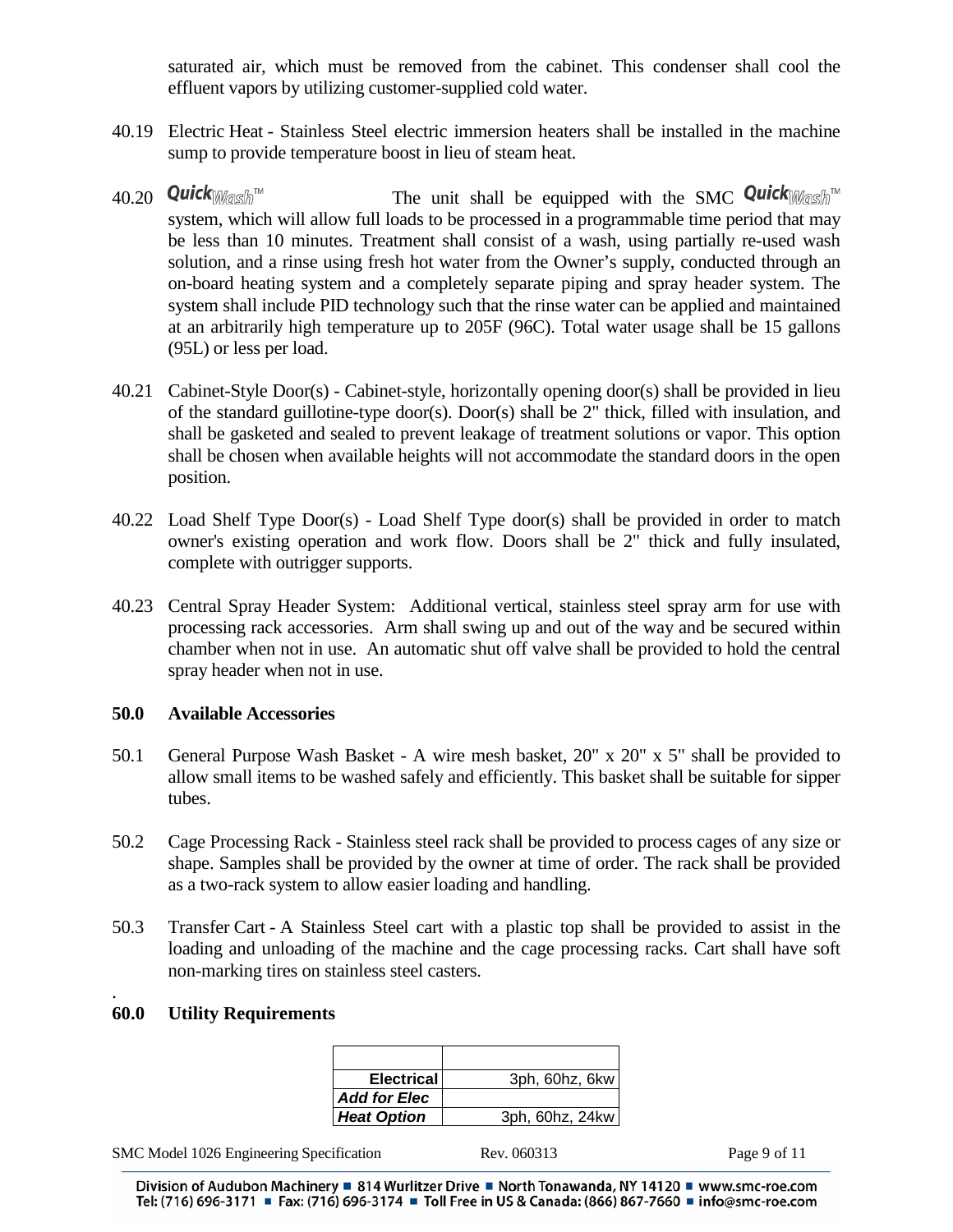| <b>Steam</b>      | 1 1/ <sub>2</sub> FPT |
|-------------------|-----------------------|
|                   | 30-80 PSI             |
|                   | 350#/Hr Max Flow      |
|                   | 250#/Hr Avg Flow      |
|                   |                       |
| <b>Condensate</b> | 1 FPT                 |
|                   |                       |
| <b>Hot Water</b>  | 1 FPT, 35 PSI         |
|                   | 120-180 Deg. F.       |
|                   | 100 Gal/Load Max      |
|                   |                       |
| <b>Drain</b>      | 1 1/ <sub>2</sub> FPT |
|                   | 140 Deg. F. Max       |
|                   | 60 GPM Max            |
|                   |                       |
| <b>Exhaust</b>    | 6" Dia.               |
|                   | $200$ SCFM            |
|                   | 180 Deg Saturated     |
|                   |                       |
| <b>Compressed</b> | 1/2 FPT, 80 PSI       |
| Air               | <4 SCFM               |
|                   |                       |
| <b>Cold Water</b> | 3/4 FPT, 35 PSI       |
|                   | 50 GPM Max            |
|                   | 15 GPM Avg Flow       |

- 60.1 Notes to Utilities Table
	- 60.1.1 A disconnect switch shall be installed by others than SMC in accordance with all NEC and local electrical codes.
	- 60.1.2 Condensate shall be connected by others than SMC to a non-pressurized gravity main. The maximum condensate lift shall not exceed 15'.
	- 60.1.3 Steam pressure shall not exceed 80 psi. Factory shall be consulted for steam pressures below 30 psi dynamic.
	- 60.1.4 Hot water temperatures of less than 180 degrees F may impact treatment cycle times. Factory shall be consulted for recommendations if 180 degree F water is not available.
	- 60.1.5 Cold water shall be a required utility only when the Vent Condenser (par. 40.33) or Discharge Cool-Down (pars. 40.10, 40.11) are chosen.
	- 60.1.6 Drain shall be installed by others than SMC such that there is an air gap between the discharge point and the floor drain, or otherwise in strict accordance with local plumbing codes.
	- 60.1.7 Exhaust connection shall be made by others than SMC using non-corroding materials, and all ductwork shall be sealed and pitched towards the machine. Any

SMC Model 1026 Engineering Specification Rev. 060313 Page 10 of 11

Division of Audubon Machinery ■ 814 Wurlitzer Drive ■ North Tonawanda, NY 14120 ■ www.smc-roe.com Tel: (716) 696-3171 ■ Fax: (716) 696-3174 ■ Toll Free in US & Canada: (866) 867-7660 ■ info@smc-roe.com